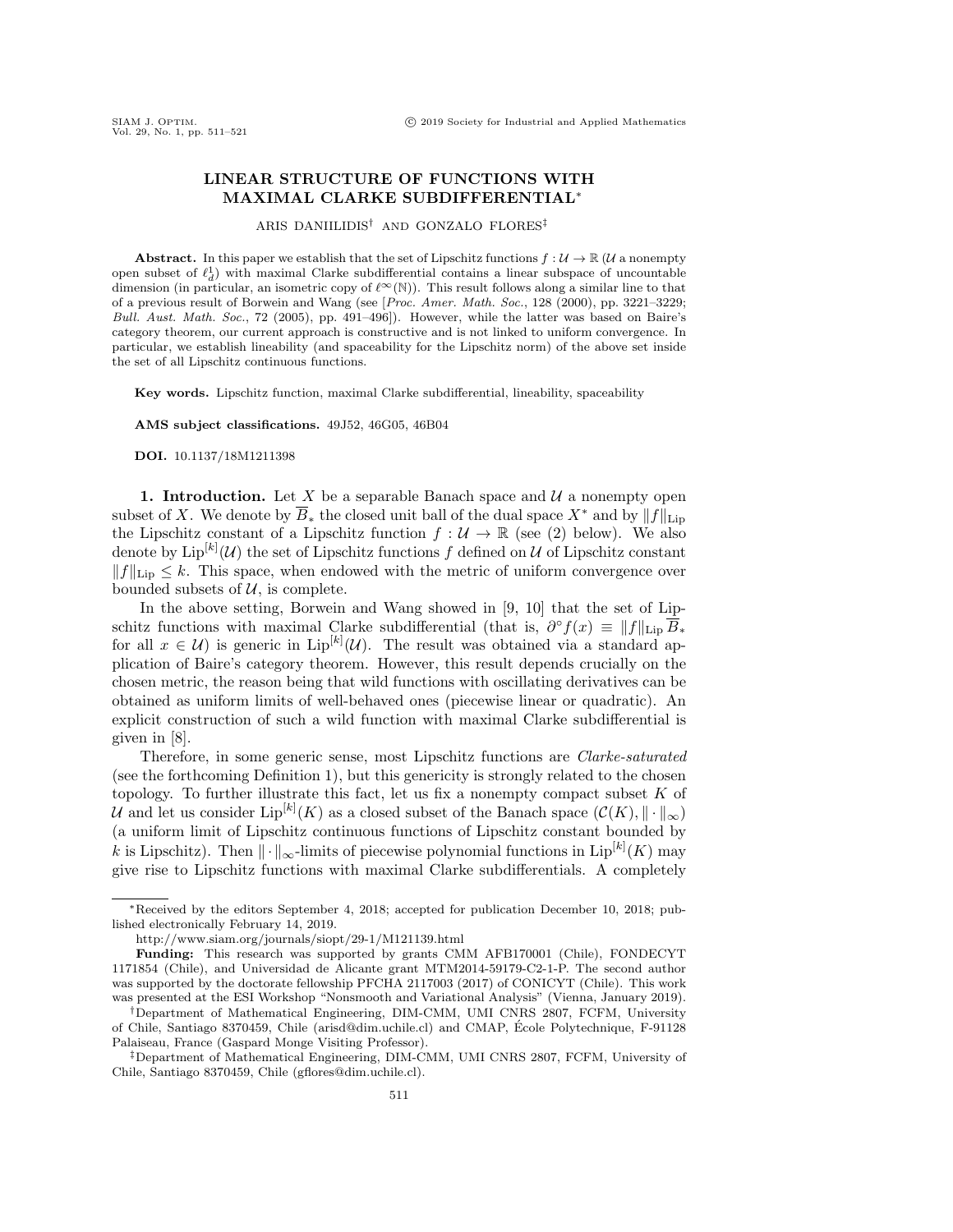different behavior appears if one instead uses the Lipschitz norm (see [\(2\)](#page-1-0) below) to describe convergence: in this case  $\|\cdot\|_{\text{Lip}}$ -limits of polynomials are  $\mathcal{C}^1$ -functions (and therefore  $\partial^{\circ} f(x) \equiv \{df(x)\}\$ for all  $x \in K$ ). The reason is that for smooth functions the Lipschitz norm  $\|\cdot\|_{\text{Lip}}$  coincides with the norm of uniform convergence of the derivatives, and under this norm  $\mathcal{C}^1(K)$  is a Banach subspace of  $\text{Lip}(K)$ .

If  $X = \mathbb{R}^d$ , then important subclasses of Lipschitz functions, such as semialgebraic (more generally, o-minimal) Lipschitz functions, or finite selections of  $\mathcal{C}^d$ -smooth functions have small Clarke subdifferentials: indeed, the aforementioned classes satisfy a Morse–Sard theorem for their generalized critical values (see [\[7,](#page-9-0) Corollary 5(ii)] and [\[4,](#page-9-1) Theorem 5], respectively), while every point (and consequently every value) of a Clarke-saturated Lipschitz function is critical.

In this work we complement the results of [\[8,](#page-10-2) [9,](#page-10-0) [10\]](#page-10-1) by establishing a topologyindependent result (Theorem [12\(](#page-9-2)i)), namely, that the set of Clarke-saturated Lipschitz functions contains an infinite-dimensional linear space of uncountable dimension; in particular, it is lineable, according to the terminology of [\[20\]](#page-10-3), and consequently algebraically large. Moreover, surprisingly,  $(Lip(K), \|\cdot\|_{\text{Lip}})$  contains a closed nonseparable subspace of Clarke-saturated functions, and hence this set is also spaceable. We refer the reader to [\[2\]](#page-9-3) for related terminology and an exposition on the state of the art of this emerging field, nowadays known as lineability and spaceability, having its origins in Vladimir Gurariy's early work on this field; see [\[19,](#page-10-4) [3\]](#page-9-4). We also refer the reader to [\[1,](#page-9-5) [15,](#page-10-5) [23\]](#page-10-6) and the expository paper [\[6\]](#page-9-6) for recent results. In some sense, our results were anticipated in [\[6,](#page-9-6) Page 114].

2. Preliminaries and notation. For any integer  $d \geq 1$  and real  $p \in [1, \infty]$ , we denote by  $\ell_d^p$  the finite-dimensional vector space  $\mathbb{R}^d$  endowed with the classical p-norm. It is a well-known fact that this space is reflexive, with  $(\ell_d^p)^* = \ell_d^q$ , where  $\frac{1}{p} + \frac{1}{q} = 1$ . We denote by  $\langle \cdot, \cdot \rangle : \ell_d^p \times \ell_d^q \to \mathbb{R}$  the duality mapping. When no confusion occurs, we will simply denote the norm of  $\ell_d^p$  by  $\|\cdot\|$  and of  $\ell_d^q$  by  $\|\cdot\|_*$  (the dual norm).

We denote by  $\text{Lip}(\mathcal{U})$ , for  $\mathcal{U} \subseteq \ell_d^p$ , the vector space of all Lipschitz functions  $f: U \to \mathbb{R}$ , that is, those functions for which there exists a constant  $L > 0$  such that

$$
(1) \t\t |f(x) - f(y)| \le L||x - y|| \tfor all x, y \in \mathcal{U}.
$$

We denote by  $||f||_{\text{Lip}}$  the infimum of the above constants, that is,

<span id="page-1-0"></span>(2) 
$$
||f||_{\text{Lip}} = \inf\{L > 0 : |f(x) - f(y)| \le L||x - y|| \text{ for all } x, y \in U\},
$$

which in turn is equivalent to

(3) 
$$
||f||_{\text{Lip}} = \sup_{x,y \in \mathcal{U}, x \neq y} \frac{|f(x) - f(y)|}{||x - y||}
$$

It is well known that  $\|\cdot\|_{\text{Lip}}$  is a seminorm on  $\text{Lip}(\mathcal{U})$ . Fixing  $x_0 \in \mathcal{U}$  and considering the space  $\text{Lip}_{x_0}(\mathcal{U})$  of all Lipschitz functions such that  $f(x_0) = 0$ , the aforementioned seminorm becomes a norm, and  $\text{Lip}_{x_0}(\mathcal{U})$  becomes a Banach space under  $\|\cdot\|_{\text{Lip}}$ .

.

Recall that every Lipschitz function is differentiable almost everywhere (Rademacher's theorem). If  $\mathcal{D}_f$  stands for the set of points where f is differentiable, and  $Df(x)$  for the derivative of f at  $x \in \mathcal{D}_f$ , then the Clarke subdifferential of f at  $x \in \mathcal{U}$ is given by [\[12,](#page-10-7) Chapter 2]

<span id="page-1-1"></span>(4) 
$$
\partial^{\circ} f(x) = \overline{\text{conv}} \left\{ \lim_{x_n \to x} Df(x_n) : \{x_n\} \subseteq \mathcal{D}_f \right\}.
$$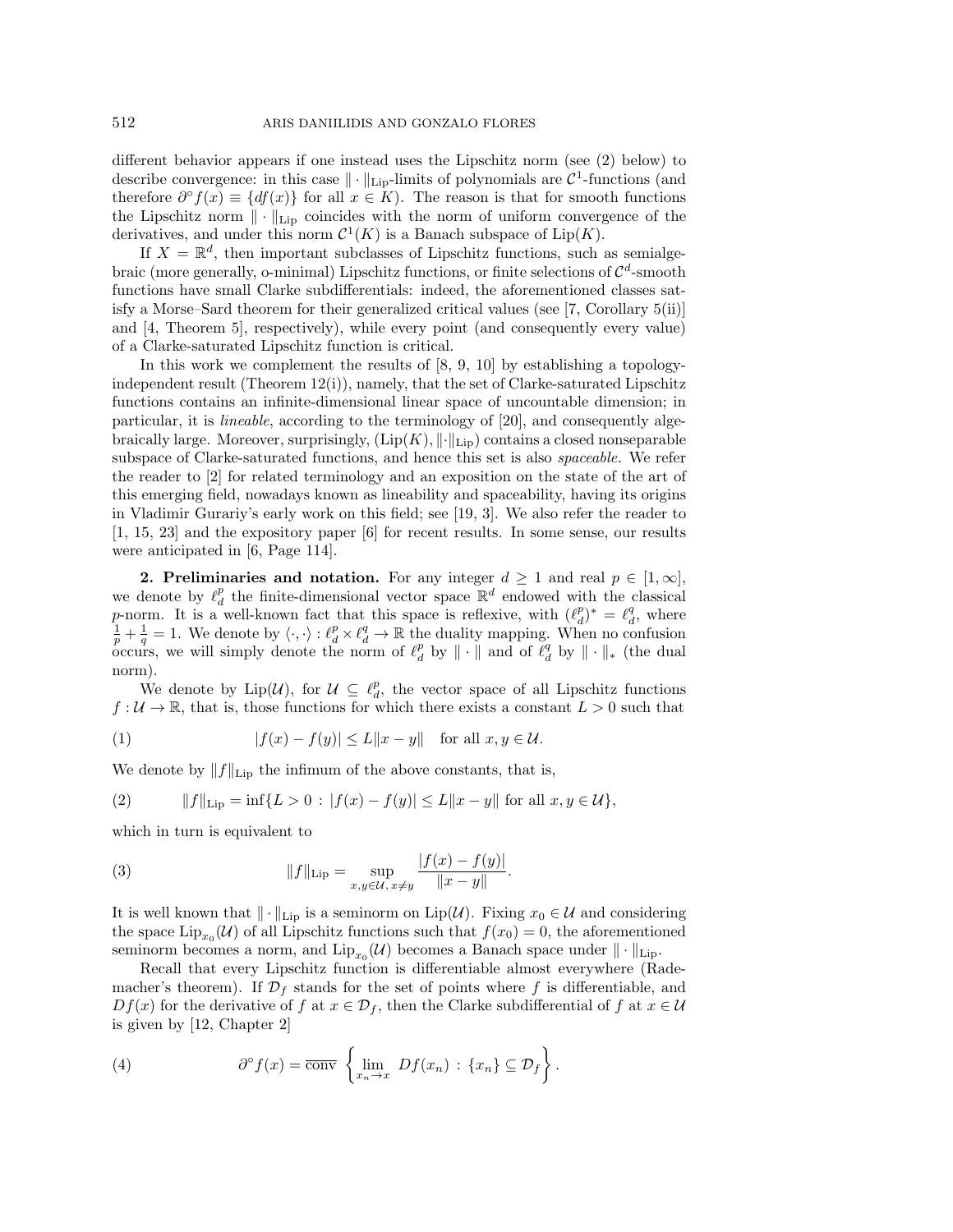It follows that  $\partial^{\circ} f(x)$  is a nonempty convex compact subset of  $\ell_{d_{\text{min}}}^q$  and for every  $x^* \in \partial^{\circ} f(x)$  it holds that  $||x^*||_* \le ||f||_{\text{Lip}}$ . Therefore  $\partial^{\circ} f(x) \subset ||f||_{\text{Lip}}\overline{B}_*.$ 

<span id="page-2-0"></span>DEFINITION 1 (Clarke-saturated function). We say that  $f \in Lip(\mathcal{U})$  has a maximal Clarke subdifferential at  $x_0 \in \mathcal{U}$  whenever  $\partial^{\circ} f(x_0) = ||f||_{\text{Lip}}\overline{B}_*,$  that is, the Clarke subdifferential equals the closed ball of  $\ell_d^q$  centered at 0 and with radius  $||f||_{\text{Lip}}$ . If this is valid for every  $x \in \mathcal{U}$ , we say that f is Clarke-saturated.

The first example of a Clarke-saturated Lipschitz function in one dimension was given (up to an obvious modification) by Lebourg in [\[22,](#page-10-8) Proposition 1.9]. The function was given by an explicit formula based on a *splitting* subset  $A$  of  $\mathbb R$  with respect to the family of nontrivial intervals of  $\mathbb{R}$ , that is, a measurable subset A satisfying

<span id="page-2-2"></span>(5) 
$$
0 < \lambda(A \cap I) < \lambda(I)
$$
 for every (nontrivial) interval  $I \subset \mathbb{R}$ ,

where  $\lambda$  denotes the Lebesgue measure. An explicit construction of such a splitting set can be found in [\[21\]](#page-10-9) in a general setting (an atomless measure space). In the next section we shall extend this construction to the particular case of the real line and come up with a countable family of disjoint splitting sets. This family will be fundamental to the proof of our main result.

Let us recall that  $L^{\infty}(\mathcal{U}; \ell_d^q) = L^1(\mathcal{U}; \ell_d^p)^*$  (see, e.g., [\[14,](#page-10-10) Page 98]). We shall need the following recent result about the space  $\mathrm{Lip}_{x_0}(\mathcal{U})$ , which relates this space to some subspace of  $L^{\infty}(\mathcal{U}; \ell_d^q)$ , the space of essentially bounded Lebesgue-measurable functions  $g: \mathcal{U} \subseteq \ell_d^p \to \ell_d^q$ . This result has been established independently in [\[16\]](#page-10-11) (see also [\[17\]](#page-10-12)) and in [\[13\]](#page-10-13).

<span id="page-2-3"></span>THEOREM 2 (isometric injection of  $\text{Lip}_{x_0}(\mathcal{U})$  into  $L^{\infty}(\mathcal{U}, \ell_d^q)$ ). Let  $\mathcal{U} \subseteq \ell_d^p$  be a nonempty open convex set and  $x_0 \in \mathcal{U}$ . Then, the linear operator

$$
\begin{cases}\n\hat{\mathbf{D}} : \text{Lip}_{x_0}(\mathcal{U}) \to L^{\infty}(\mathcal{U}; \ell_d^q), \\
\hat{\mathbf{D}}f = Df \quad a.e., \n\end{cases}
$$

defines an isometry between  $\text{Lip}_{x_0}(\mathcal{U})$  and the following subspace of  $L^{\infty}(\mathcal{U}; \ell_d^q)$ :

<span id="page-2-1"></span>(6) 
$$
\hat{\mathrm{D}}(\mathrm{Lip}_{x_0}(\mathcal{U})) = \{ g \in L^{\infty}(\mathcal{U}; \ell_d^q) : \partial_i g_j = \partial_j g_i \text{ for every } i, j \in \{1, ..., n\} \}.
$$

Here,  $\partial_i g_j$  stands for the partial derivative of the jth component of g with respect to  $x_i$  in the sense of distributions. That is, if  $C_0^{\infty}(\mathcal{U})$  denotes the space of test functions (compactly supported  $\mathcal{C}^{\infty}$ -functions on  $\mathcal{U}$ ) then [\(6\)](#page-2-1) becomes

$$
\int_{\mathcal{U}} g_j(x) \frac{\partial \varphi}{\partial x_i}(x) dx = \int_{\mathcal{U}} g_i(x) \frac{\partial \varphi}{\partial x_j} dx \quad \text{for every } \varphi \in \mathcal{C}_0^{\infty}(\mathcal{U}).
$$

3. Main result. In this section we establish our main result, which consists in exhibiting a linear space of uncountable dimension of Clarke-saturated Lipschitz functions whenever  $\mathcal{U} \subseteq \ell_d^1$  is a nonempty open convex set. More precisely, endowing  $\text{Lip}_{x_0}(\mathcal{U})$  with the Lipschitz norm  $\|\cdot\|_{\text{Lip}}$  we obtain a closed subspace of Clarkesaturated elements, which turns out to be isometrically isomorphic to  $\ell^{\infty}(\mathbb{N})$ . Our technique is as follows: we first prove the result for the one-dimensional case and we then extend the construction for the d-dimensional case. In both cases, we first obtain countably many linearly independent Clarke-saturated functions in  $\text{Lip}_{x_0}(\mathcal{U})$ , and in the last subsection we use these functions to obtain the final result.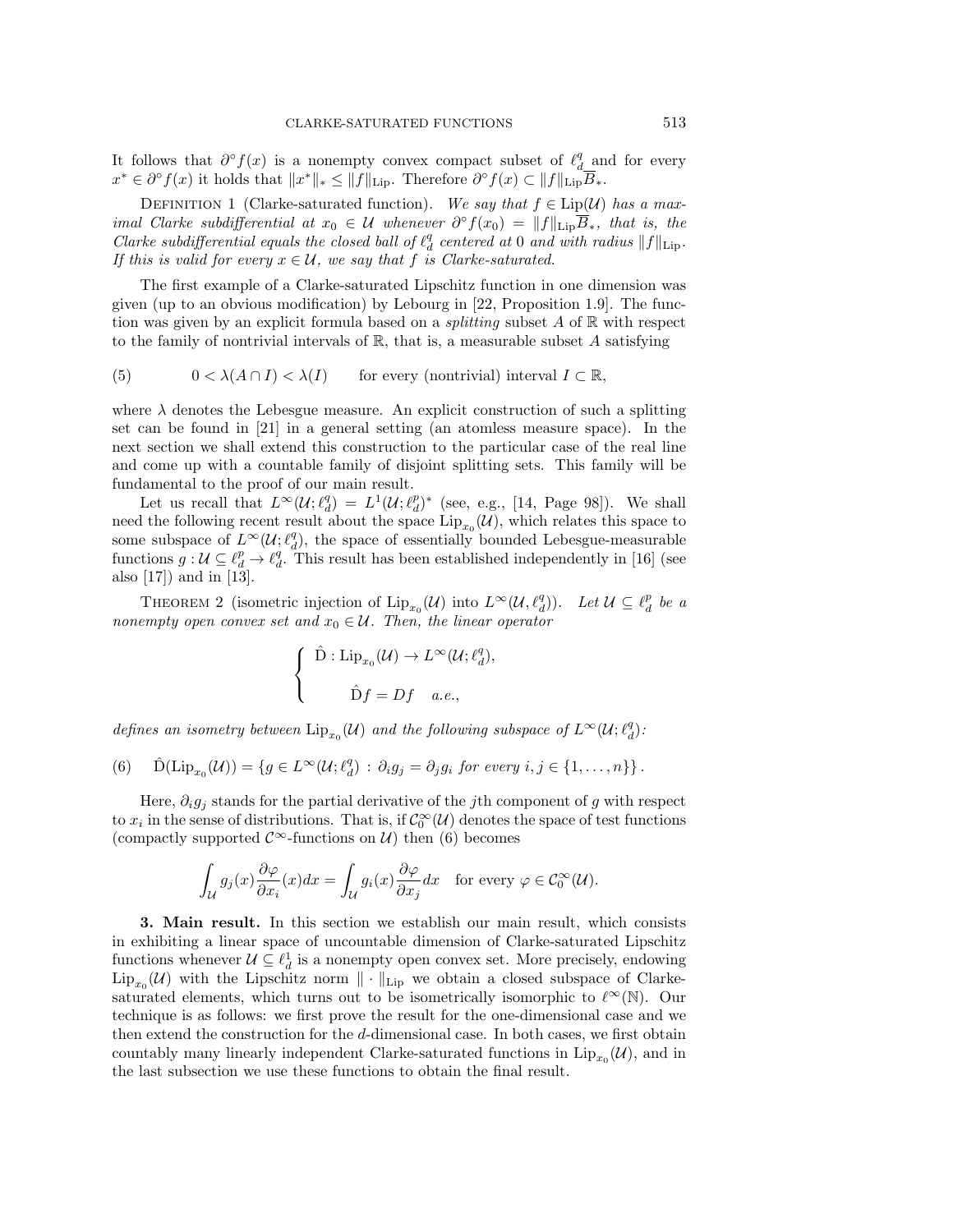**3.1. The**  $d = 1$  **case.** The construction for the aforementioned family of functions relies on some basic results concerning the Lebesgue measure. We refer the reader to [\[18\]](#page-10-14) for prerequisites in measure theory. Let us start with a typical example of a subset of  $[0, 1]$  that is closed, nowhere dense, and has positive measure.

DEFINITION 3 (Smith–Volterra–Cantor set). Consider the subsets  $F_n \subset [0,1]$  defined as follows:

•  $F_0 = [0, 1]$  and  $F_1 = [0, \frac{3}{8}] \cup [\frac{5}{8}, 1]$ ;

•  $F_{n+1}$  is obtained, for  $n \geq 1$ , by removing the middle open interval of length  $\frac{1}{4^{n+1}}$  from each of the  $2^n$  closed intervals whose union is  $F_n$ .

Let  $F = \bigcap_{n>0} F_n$ . Then F is closed and contains no intervals. Moreover, F is Lebesque measurable with measure  $1/2$ .

In what follows we shall use the term *fat Cantor set* for any Cantor-type set (that is, a set built in this way) with positive measure. It is clear that this procedure can be carried out over any (open or closed) interval thanks to the homogeneity and invariance of the Lebesgue measure.

Let us now give the following definition.

DEFINITION 4 (everywhere positive-measured set). A subset A of  $\mathbb R$  is called everywhere positive-measured if it intersects any nontrivial interval in a set of positive measure.

Notice that a set A has the splitting property [\(5\)](#page-2-2) for the family of intervals of  $\mathbb R$ if both A and  $\mathbb{R} \setminus A$  are everywhere positive-measured. The following lemma asserts the existence of a countable partition of  $\mathbb R$  into splitting sets. This result goes back to Bruckner [\[11\]](#page-10-15) (see also [\[24,](#page-10-16) Lemma 4.1]). We include a proof for completeness.

<span id="page-3-0"></span>Lemma 5 (countable splitting partition). There exists a countable partition  ${A_k}_{k\in\mathbb{N}}$  of  $\mathbb{R}$ , each of which splits the family of intervals.

*Proof.* Let us first notice that it suffices to obtain a partition of  $[0, 1)$  with the above property, since we can translate those sets over every interval of the form  $[m, m + 1], m \in \mathbb{Z}$ . To this end, let  $\{I_n\}_{n \in \mathbb{N}}$  be an enumeration of the subintervals of  $(0, 1)$  with rational end points, say  $I_n = (a_n, b_n)$ . We split  $I_1$  into two open contiguous intervals, that is, we take  $c \in (a_1, b_1)$  and consider the intervals  $(a_1, c)$  and  $(c, b_1)$ . Then let  $T_1^{(1)}$  and  $B^{(1)}$  be two fat Cantor sets over  $(a_1, c)$  and  $(c, b_1)$ , respectively. Since  $T_1^{(1)} \cup B^{(1)}$  is nowhere dense, there exists  $(a'_2, b'_2) \subseteq I_2$  such that

$$
(a'_2, b'_2) \bigcap \left( T_1^{(1)} \cup B^{(1)} \right) = \emptyset.
$$

We now proceed inductively as follows: given  $T_k^{(i)}$  $k^{(i)}$ ,  $B^{(i)}$  for  $1 \leq k \leq i \leq n-1$ , since their union is a nowhere dense closed subset of  $(0, 1)$ , there exists a subinterval  $(a'_n, b'_n)$  of  $I_n$  that is disjoint from this union. We now split the interval  $(a'_n, b'_n)$  into  $n+1$  contiguous open intervals and define  $T_k^{(n)}$  $k^{(n)}$ ,  $B^{(n)}$  (where  $k \in \{1, ..., n\}$ ) to be fat Cantor sets over each one of these intervals. In this way we inductively obtain disjoint fat Cantor subsets  $T_k^{(n)}$  $k_k^{(n)}$ ,  $B^{(n)}$  of  $(0,1)$ , where  $1 \leq k \leq n$  and  $n \in \mathbb{N}$ . We then define

$$
A_k = \bigcup_{n \geq k} T_k^{(n)}, \qquad A_0 = [0,1) \setminus \left(\bigcup_{k \geq 1} A_k\right), \qquad B = \bigcup_{n \geq 1} B^{(n)}.
$$

We claim that the family  $\{A_k\}_{k>0}$  is the partition of  $[0,1)$  we are looking for.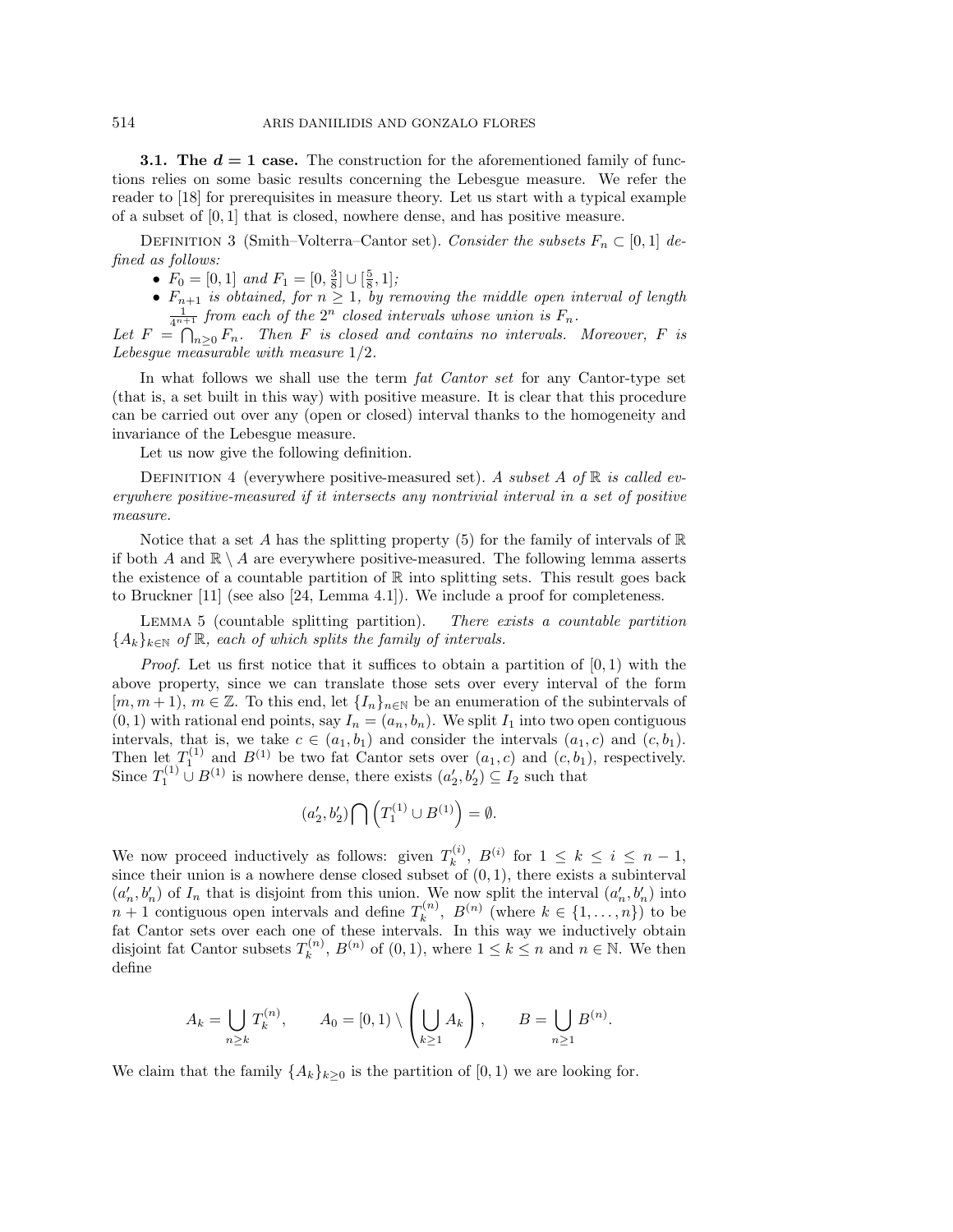Indeed, the sets  $\{A_k\}_{k\geq 1}$  are mutually disjoint: let  $1 \leq k \leq k'$  and, working towards a contradiction, assume that  $x \in A_k \cap A_{k'}$ . Then, there exists  $n \geq k$  and  $n' \geq k'$  such that  $x \in T_k^{(n)}$  $x_k^{(n)}$  and  $x \in T_{k'}^{(n')}$ , which is impossible by construction. Notice further that  $B \subseteq A_0$  (the argument is the same as before) and that  $A_0 \subseteq [0,1) \setminus A_k$ for every  $k \geq 1$ . Now, let  $[a, b] \subseteq [0, 1)$  be any interval. For  $k \geq 1$ , let  $n \geq k$  such that  $I_n \subseteq [a, b]$ . It follows that

$$
\lambda(A_k \cap [a, b]) \ge \lambda(A_k \cap I_n) \ge \lambda(T_k^{(n)} \cap I_n) = \lambda(T_k^{(n)}) > 0.
$$

On the other hand

<span id="page-4-1"></span><span id="page-4-0"></span>
$$
\lambda(A_0 \cap [a, b]) \ge \lambda(B \cap [a, b]) \ge \lambda(B \cap I_n)
$$
  
 
$$
\ge \lambda(B^{(n)} \cap I_n) = \lambda(B^{(n)}) > 0,
$$

yielding the result.

Now let  $\mathcal{U} \subseteq \mathbb{R}$  be a nontrivial open interval and fix  $x_0 \in \mathcal{U}$ . Define the family of functions

(7) 
$$
g_k(x) = \mathbb{1}_{A_{2k+1}}(x) - \mathbb{1}_{A_{2k}}(x), \quad x \in \mathcal{U},
$$

and set

(8) 
$$
f_k(x) = \int_{x_0}^x g_k(t)dt.
$$

We list below some properties of the family of functions  $\mathcal{F} = \{f_k : k \in \mathbb{N}\}\$  defined by  $(8)$ . In what follows, we denote by  $c_{00}$  the space of finitely supported sequences, that is,  $\mu = (\mu_n)_{n \in \mathbb{N}}$  if and only if  $\text{supp}(\mu) := \{n : \mu_n \neq 0\}$  is finite.

(i)  $\mathcal{F} \subset \text{Lip}_{x_0}(\mathcal{U})$ . More precisely, for every  $k \in \mathbb{N}$ ,  $f_k$  is Lipschitz, with  $||f_k||_{\text{Lip}} = 1.$ 

This is straightforward from the fact that the functions  $g_k = f'_k$  belong to  $L^{\infty}(\mathcal{U}),$ with  $||g||_{\infty} = 1$ .

(ii) The family  $\mathcal F$  is linearly independent.

Let  $\mu \in c_{00}$ . Then

$$
\sum_{k \in \mathbb{N}} \mu_k f_k = 0 \iff \int_0^x \left( \sum_{k \in \mathbb{N}} \mu_k g_k(t) \right) dt = 0 \quad \forall x \in \mathcal{U}.
$$

In virtue of Rademacher's theorem and Lebesgue's differentiation theorem, the above yields that

$$
\sum_{k \in \mathbb{N}} \mu_k g_k(x) = 0
$$
 almost everywhere on U.

Since  $\{A_k\}_{k\in\mathbb{N}}$  are disjoint, everywhere positive-measured sets, we can choose  $x_k \in$  $A_{2k+1} \cap U$  for every  $k \in \mathbb{N}$ . Then  $x_k \notin A_{2k}$ , and in view of [\(7\)](#page-4-1) we have  $g_k(x_k) = 1$ and  $g_k(x_{k'}) = 0$  for  $k \neq k'$ . From this, we deduce that for every  $k \in \mathbb{N}$ ,  $\mu_k = 0$ , and therefore  $\{f_k\}_{k\in\mathbb{N}}$  is a linearly independent family.

(iii) The functions  $f_k$  are Clarke-saturated for every  $k \in \mathbb{N}$ .

Since  $f'_k = g_k$  almost everywhere on U, it follows that  $f'_k$  takes each one of the values  $\{-1, 0, 1\}$  on an everywhere positive-measured (and a fortiori in a dense) subset of U. It follows by [\(4\)](#page-1-1) that  $\partial f_k^{\circ}(x) = [-1,1] = \bar{B}_*$  for every  $x \in U$ .

 $\Box$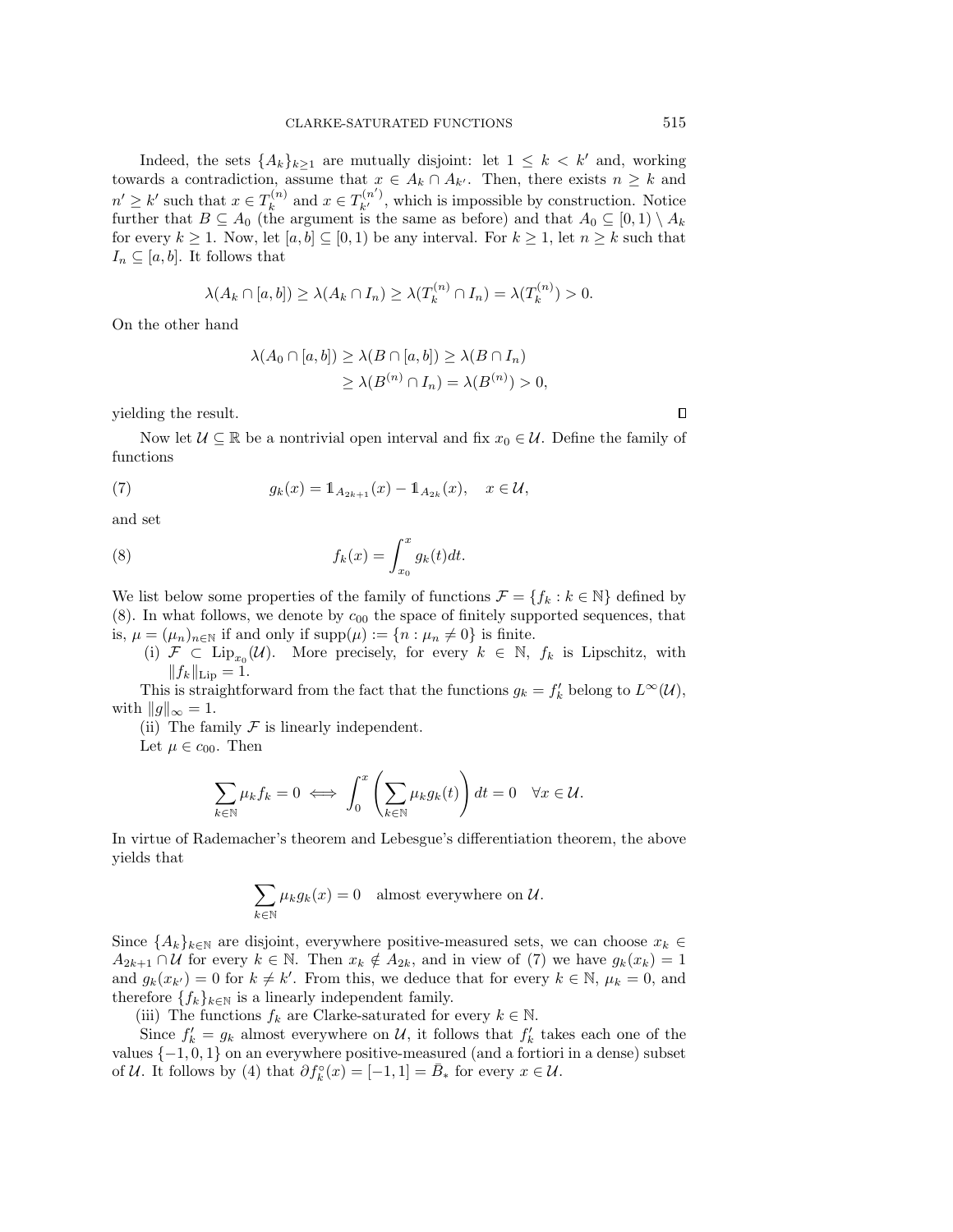Let us now show that linear combinations inherit the property of Clarke-saturation from the family  $\mathcal{F}.$ 

PROPOSITION 6 (lineability in the one-dimensional case). Every linear combination of the functions  $\{f_k\}_{k\in\mathbb{N}}$  has maximal Clarke subdifferential.

*Proof.* Let  $\mu \in c_{00}$  and set  $f = \sum_{k \in \mathbb{N}} \mu_k f_k$  (finite combination). Then it holds almost everywhere on  $U$  that

$$
f'(x) = \sum_{k \in \mathbb{N}} \mu_k f'_k(x) = \sum_{k \in \text{supp}(\mu)} \mu_k g_k(x).
$$

Notice that for a given  $x \in \mathcal{U}$  there exists at most one  $k \in \mathbb{N}$  such that  $g_k(x) \neq 0$ (namely,  $g_k(x) = 1$  or  $-1$ ), and therefore f' can only take the values  $\{\pm \mu_k\}_{k \in \mathbb{N}}$  and 0. Using the same argument as before, we deduce that each of these values is taken on a dense subset of  $U$ . Therefore

$$
\partial^{\circ} \left( \sum_{k \in \mathbb{N}} \mu_k f_k \right) (x) = \|\mu\|_{\infty} [-1, 1] = \|\mu\|_{\infty} \bar{B}_{*} \text{ for every } x \in \mathcal{U}.
$$

Moreover,

$$
||f||_{\text{Lip}} = \left\| \sum_{k \in \mathbb{N}} \mu_k f_k \right\|_{\text{Lip}} = \left\| \sum_{k \in \mathbb{N}} \mu_k g_k \right\|_{\infty} = ||\mu||_{\infty}.
$$

We conclude that this linear combination has maximal Clarke subdifferential every- $\Box$ where, that is, it is Clarke-saturated.

**3.2.** The  $d > 1$  case. In this section we extend the above method from the one-dimensional case to higher dimensions. For technical reasons we equip  $\mathbb{R}^d$  with the 1-norm  $\|\cdot\|_1$ , so that the dual norm is  $\|\cdot\|_{\infty}$ . This facilitates establishing Clarkesaturation. We do not know whether or not this result remains true under a different choice of norm. To simplify notation we set  $\ell_d^1 := (\mathbb{R}^d, \|\cdot\|_1)$ .

Let  $\mathcal{U} \subseteq \ell_d^1$  be a nonempty open convex set and let  $\hat{D}$  stand for the isometry in Theorem [2.](#page-2-3) For  $k \in \mathbb{N}$  and  $x = (x_1, \ldots, x_d) \in \mathcal{U}$  we define the function

(9) 
$$
\begin{cases} G^k : \mathcal{U} \to \ell_d^{\infty}, \\ G^k(x) := (g_k(x_1), \dots, g_k(x_d)) \\ = (\mathbb{1}_{A_{2k+1}}(x_1) - \mathbb{1}_{A_{2k}}(x_1), \dots, \mathbb{1}_{A_{2k+1}}(x_d) - \mathbb{1}_{A_{2k}}(x_d)). \end{cases}
$$

In other words,

$$
\langle G^k(x), e_i \rangle = g_k(\langle x, e_i \rangle),
$$

where  $g_k$  are given by [\(7\)](#page-4-1) and  $\{e_i\}_{i=1,\dots,d}$  is the canonical basis of  $\mathbb{R}^d$ .

Let us first show that the functions  $\{G^k\}_{k\in\mathbb{N}}$  are "derivatives" of functions of  $\text{Lip}_{x_0}(\mathcal{U})$ . This part relies on Theorem [2.](#page-2-3)

PROPOSITION 7 ( $G^k$  are derivatives). For every  $k \in \mathbb{N}$ ,  $G^k \in \hat{\mathcal{D}}(\mathrm{Lip}_{x_0}(\mathcal{U}))$ .

*Proof.* Let  $i, j \in \{1, ..., d\}$  with  $i \neq j$  and  $\varphi \in C_0^{\infty}(\mathcal{U})$ . Then

$$
\langle \partial_j G_i^k, \varphi \rangle = -\int_{\mathcal{U}} G_i^k(x) \frac{\partial \varphi}{\partial x_j}(x) dx = -\int_{\mathcal{U}} g_k(x_i) \frac{\partial \varphi}{\partial x_j}(x) dx.
$$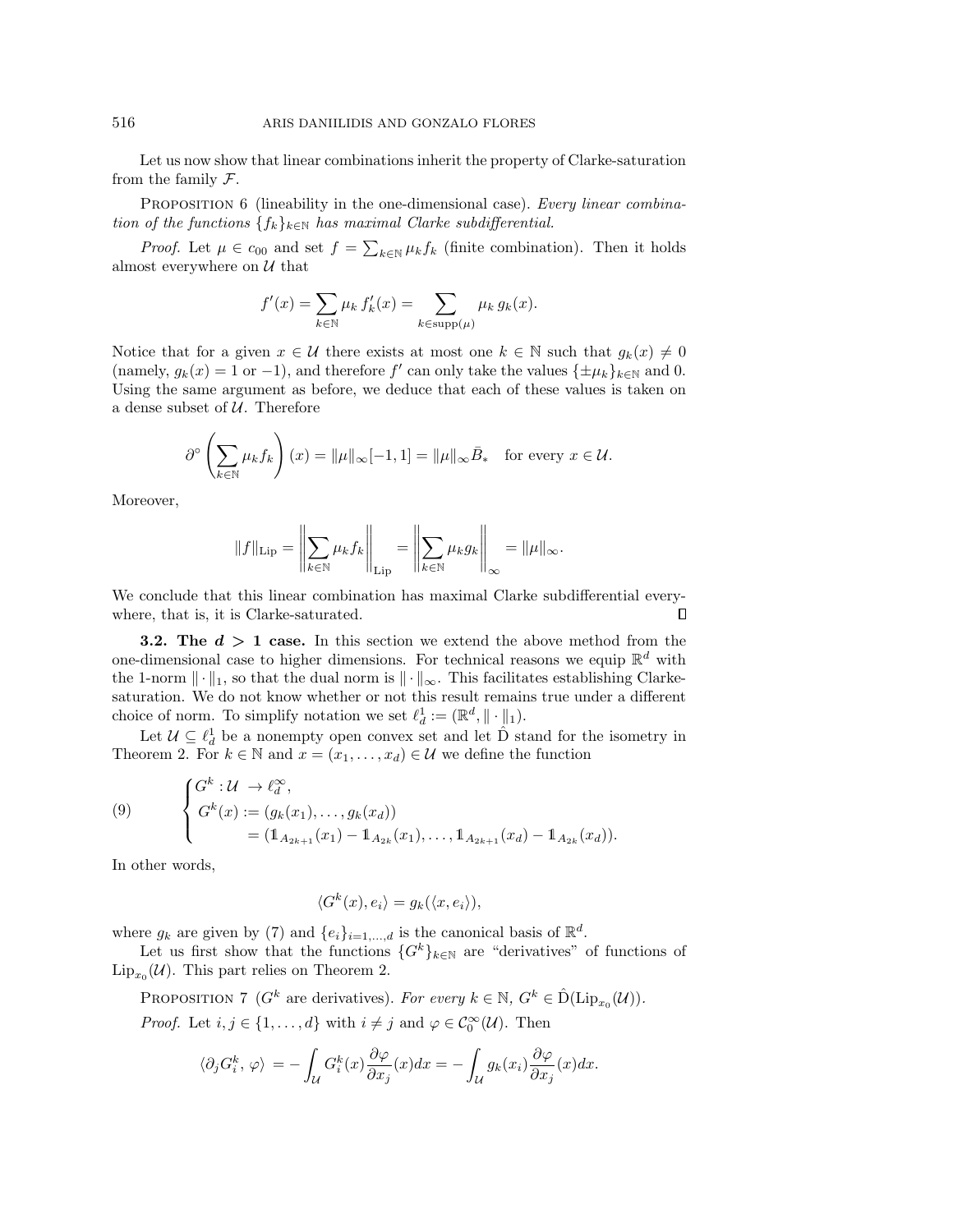As  $\varphi \in \mathcal{C}_0^{\infty}(\mathcal{U})$ , thanks to Fubini's theorem we can first integrate the variable  $x_j$  and conclude that the above integral is equal to 0. Therefore,  $\partial_i G_j^k = 0$  whenever  $i \neq j$ . In particular,  $\partial_i G_j^k = \partial_j G_i^k$  in the sense of distributions, and using Theorem [2](#page-2-3) we deduce that  $G^k \in \hat{\mathrm{D}}(\mathrm{Lip}_{x_0}(\mathcal{U}))$ .  $\Box$ 

In view of the above proposition, we can define the family

<span id="page-6-0"></span>
$$
\mathcal{F} = \{f_k\}_{k\geq 0} \subseteq \mathrm{Lip}_{x_0}(\mathcal{U})
$$

as the inverse images of the family  $\{G^k\}_{k>0}$ , that is,

(10) 
$$
f_k := \hat{\mathbf{D}}^{-1}(G^k) \text{ for every } k \in \mathbb{N}.
$$

We now verify the same properties as in the previous section for the above functions.

(i)  $\mathcal{F} \subset \text{Lip}_{x_0}(\mathcal{U})$ . Moreover,  $||f_k||_{\text{Lip}} = 1$ .

Notice that the values of  $G^k$  are vectors  $v \in \mathbb{R}^d$  whose components take the values  $\{-1, 0, 1\}$ , each of them over everywhere positive-measured sets. Therefore  $||G^k||_{\infty} = 1$  and the result follows from the fact that  $\hat{D}$  is an isometry.

(ii) The family  $\mathcal F$  is linearly independent.

It suffices to prove that the family  $\{G^k\}_{k>0}$  is linearly independent, since  $\hat{D}$  is an isometry. Let  $\mu \in c_{00}$  (finitely supported sequence) and assume

$$
\sum_{k \in \mathbb{N}} \mu_k G^k = 0, \text{ that is, } \sum_{k \in \mathbb{N}} \mu_k G^k(x) = 0 \text{ a.e. on } \mathcal{U}.
$$

For every  $k \geq 0$  let  $x^k \in (A_k \times \cdots \times A_k) \cap U$ . Given the definition of the functions  $G^k$ , we have that, for  $i \in \{1, \ldots, d\}$ ,

$$
\left(\sum_{k\in\mathbb{N}}\mu_k G^k(x^k)\right)_i = \begin{cases} \mu_{2n+1} & \text{if } k = 2n+1, \\ -\mu_{2n} & \text{if } k = 2n. \end{cases}
$$

Since  $(A_k \times \cdots \times A_k) \cap U$  has positive measure everywhere, we conclude that  $\mu = 0$ , and therefore  $\{G^k\}_{k\geq 0}$  is linearly independent and the assertion follows.

(iii) The functions  $f_k$  are Clarke-saturated.

Notice that every extreme point of the unit ball of  $\ell_d^{\infty}$  is taken as a value of  $G^k$ on a subset of U that has positive measure everywhere. Since  $Df_k = G^k$  almost everywhere on U, we conclude that  $\partial^{\circ} f_k(x) = \overline{B}_*$  for all  $x \in \mathcal{U}$ .

Similarly to the one-dimensional case, we now establish that Clarke-saturation is preserved under linear combinations of elements of F.

PROPOSITION 8 (lineability). Every linear combination of the functions  $(f_k)_{k\in\mathbb{N}}$ has maximal Clarke subdifferential.

*Proof.* Let  $\mu \in c_{00}$ . Then we have

$$
D\left(\sum_{k\in\mathbb{N}}\mu_kf_k\right)(x)=\sum_{k\in\mathbb{N}}\mu_kG^k(x) \text{ for a.e. } x\in\mathcal{U}.
$$

The values of this last function are exclusively vectors  $v \in \mathbb{R}$  with components in the set  $\{\pm\mu_k : k \geq 0\}$ . Moreover, each component takes each one of the values  $\{\pm\mu_k\}_{k\in\mathbb{N}}$ on subsets of  $U$  that have everywhere positive measure. It follows readily from [\(4\)](#page-1-1)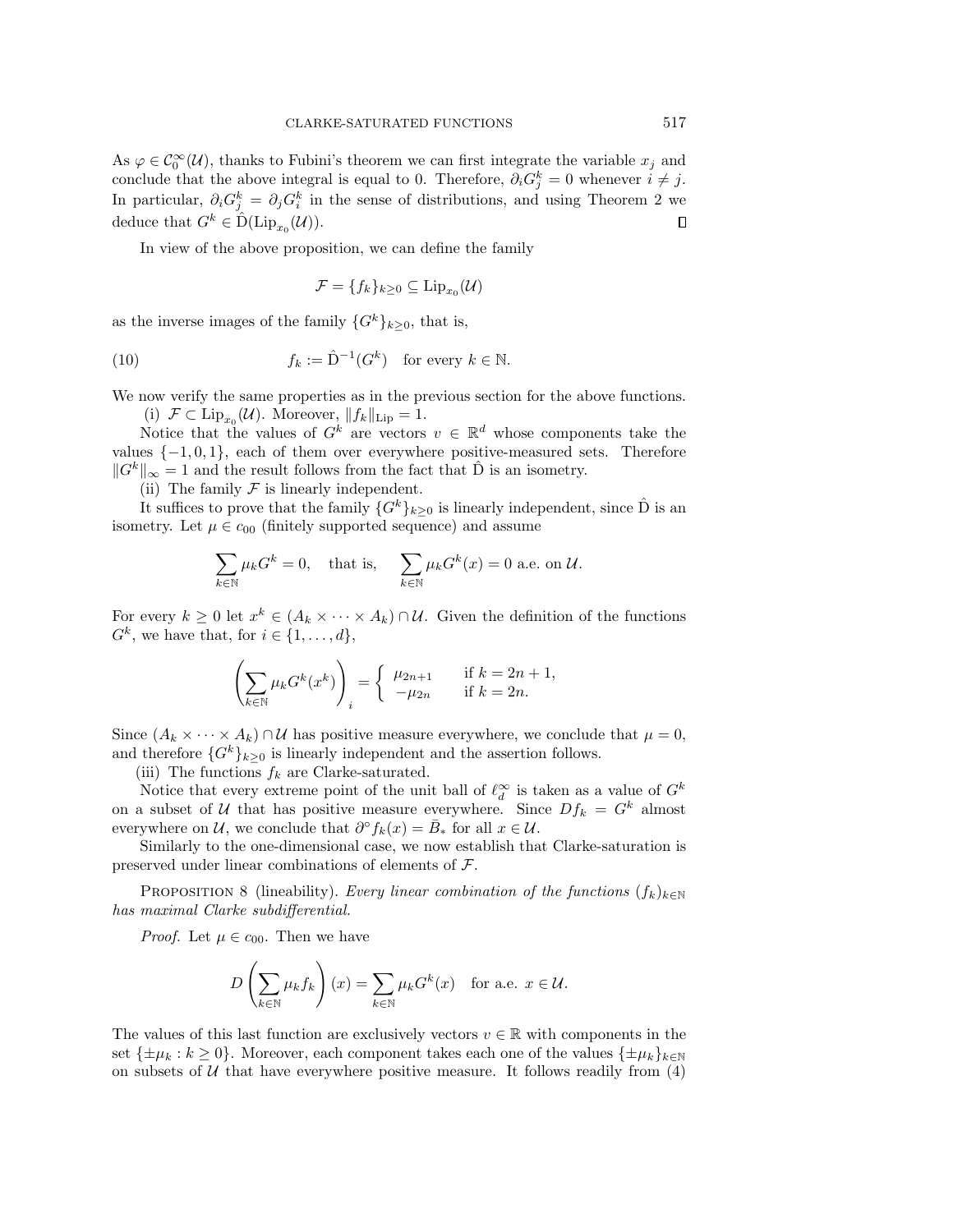that, for every  $x \in \mathcal{U}$ ,

$$
\partial^{\circ} \left( \sum_{k \in \mathbb{N}} \mu_k f_k \right) (x) = \|\mu\|_{\infty} \bar{B}_{*}.
$$

In addition, using the isometry  $\hat{D}$  we deduce that

$$
||f||_{\text{Lip}} = \left\| \sum_{k \in \mathbb{N}} \mu_k f_k \right\|_{\text{Lip}} = \left\| \sum_{k \in \mathbb{N}} \mu_k G^k \right\|_{\infty} = ||\mu||_{\infty}.
$$

The proof is complete.

3.3. The space of Clarke-saturated functions. In the previous section we constructed a countable family of linearly independent Clarke-saturated functions  $f_k$ belonging to  $\text{Lip}_{x_0}(\mathcal{U})$ , where  $\mathcal{U} \subseteq \ell_d^1$  is a nonempty open convex set and  $x_0 \in \mathcal{U}$ . We shall now describe in terms of the isometry  $\hat{D}$  (Theorem [2\)](#page-2-3) the closure of the space generated by these functions. In what follows we denote by  $\ell^{\infty}(\mathbb{N})$  the (nonseparable) Banach space of bounded sequences.

<span id="page-7-0"></span>PROPOSITION 9. Let  $T : \ell^{\infty}(\mathbb{N}) \to L^{\infty}(\mathcal{U}; \ell_d^{\infty})$  be given by

$$
T(\mu) = \sum_{k \ge 0} \mu_k G^k \quad \text{for all } \mu = (\mu_n)_{n \in \mathbb{N}} \in \ell^{\infty}(\mathbb{N}).
$$

Then T is well defined and establishes a linear isometric injection of  $\ell^{\infty}(\mathbb{N})$  into  $L^{\infty}(\mathcal{U}; \ell_d^{\infty}).$ 

*Proof.* Let  $\{A_k\}_{k\in\mathbb{N}}$  be the countable partition of R given by Lemma [5.](#page-3-0) Let  $x = (x_1, \ldots, x_d) \in \mathcal{U}$ . Since each  $A_k$  is everywhere positive-measured, there exists  $j_1, \ldots, j_d \geq 0$  such that  $x_i \in A_{j_i}$  for  $i \in \{1, \ldots, d\}$ . This implies that the sum

$$
\sum_{k\geq 0} \mu_k G^k(x)
$$

is finite for every  $x \in \mathcal{U}$ , with norm less than or equal to  $\|\mu\|_{\infty}$ . Therefore  $T(\mu) \in$  $L^{\infty}(\mathcal{U}; \ell_d^{\infty})$ , with  $||T\mu||_{\infty} \leq ||\mu||_{\infty}$ . Moreover, if  $x \in (A_{2n+1} \times \cdots \times A_{2n+1})$  and  $x' \in (A_{2n} \times \cdots \times A_{2n}),$  then

$$
T(\mu)(x) = -T(\mu)(x') = (\mu_k, \dots, \mu_k),
$$

which leads to  $||T\mu||_{\infty} = ||\mu||_{\infty}$ . Since T is obviously linear, it follows that T defines a linear isometry between  $\ell^{\infty}(\mathbb{N})$  and  $T(\ell^{\infty}(\mathbb{N}))$ .  $\Box$ 

Now, we state the relation between  $T(\ell^{\infty}(\mathbb{N}))$  and  $\hat{D}(\text{Lip}_{x_0}(\mathcal{U}))$ . This relation is obtained in a similar way to the case of linear combinations.

<span id="page-7-1"></span>PROPOSITION 10.  $T(\ell^{\infty}(\mathbb{N})) \subseteq \hat{D}(\text{Lip}_{x_0}(\mathcal{U}))$ .

*Proof.* Let  $\mu \in \ell^{\infty}(\mathbb{N})$ . We need to prove that  $T(\mu)$  is the gradient of some Lipschitz function. Let  $i, j \in \{1, ..., d\}$  with  $i \neq j$ . Then

$$
(T\mu)_i(x) = \sum_{k \ge 0} \mu_k g_k(x_i).
$$

 $\Box$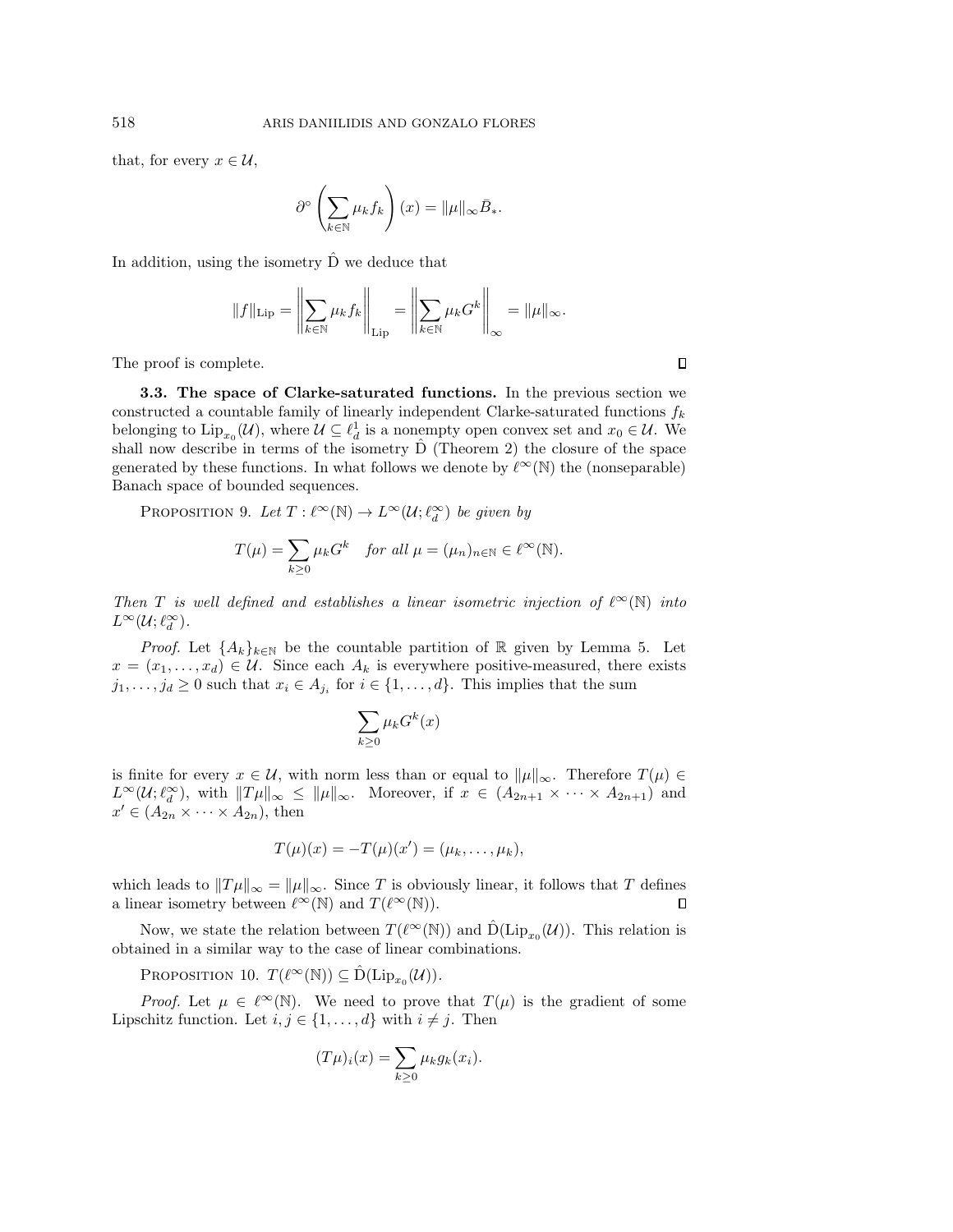If  $\varphi \in \mathcal{C}_0^{\infty}(\mathcal{U})$ , we have that

$$
\langle \partial_j(T\mu)_i, \varphi \rangle = -\int_{\mathcal{U}} \left( \sum_{k \geq 0} \mu_k g_k(x_i) \right) \frac{\partial \varphi}{\partial x_j}(x) dx = -\int_{\mathcal{U}} \sum_{k \geq 0} \left( \mu_k g_k(x_i) \frac{\partial \varphi}{\partial x_j}(x) \right) dx.
$$

We define, for  $n \geq 0$ ,

$$
\psi_n(x) = \sum_{k=0}^n \left( \mu_k g_k(x_i) \frac{\partial \varphi}{\partial x_j}(x) \right) \quad \text{and} \quad \psi(x) = \sum_{k \ge 0} \left( \mu_k g_k(x_i) \frac{\partial \varphi}{\partial x_j}(x) \right).
$$

Notice that for  $x = (x_1, \ldots, x_d) \in \mathcal{U}$  and  $i \in \{1, \ldots, d\}$  we have

$$
g_k(x_i) \neq 0 \iff x_i \in A_{2k+1} \cup A_{2k},
$$

and in this case  $g_{k'}(x_i) = 0$  for all  $k' \neq k$ . Therefore, there exists some  $N \geq 0$  large enough such that

$$
\psi_n(x) = \sum_{k=0}^n \mu_k g_k(x_i) \frac{\partial \varphi}{\partial x_j}(x) = \begin{cases} 0, & n < N, \\ \mu_N g_N(x_i) \frac{\partial \varphi}{\partial x_j}(x), & n \ge N, \end{cases}
$$

yielding

$$
\psi_n \to \psi
$$
 (pointwise) and  $|\psi_n| \le ||\mu||_{\infty} \left| \frac{\partial \varphi}{\partial x_j} \right| \in L^1(\mathcal{U}).$ 

By virtue of Lebesgue's dominated convergence theorem, we have that

$$
\langle \partial_j(T\mu)_i, \varphi \rangle = - \sum_{k \geq 0} \left( \int_{\mathcal{U}} \mu_k g_k(x_i) \frac{\partial \varphi}{\partial x_j}(x) dx \right).
$$

But thanks to Fubini's theorem, we can first integrate with respect to the  $x_j$  variable, and since  $\varphi$  has compact support, we conclude that all the integrals are equal to 0. Then  $\partial_j(T\mu)_i = 0$  whenever  $i \neq j$ , which leads to  $T(\mu) \in \hat{D}(\mathrm{Lip}_{x_0}(\mathcal{U}))$ .  $\Box$ 

PROPOSITION 11. Let  $f \in \text{Lip}_{x_0}(\mathcal{U})$  be such that  $\hat{\text{D}}f = T(\mu)$ . Then f is Clarkesaturated.

Proof. It suffices to notice that

$$
||f||_{\text{Lip}} = ||\hat{D}f||_{\infty} = ||T(\mu)||_{\infty} = ||\mu||_{\infty}
$$

and that for every extreme point v of the dual ball  $\overline{B}_*$  and  $k \geq 0$  there exists an everywhere positive-measured set  $A \subseteq U$  such that

 $\hat{\mathrm{D}}f(x) = T\mu(x) = \mu_k v$  for every  $x \in A$ .

Since  $f$  is differentiable almost everywhere, we conclude that

$$
\partial^{\circ} f(x) = \|\mu\|_{\infty} \overline{B}_{*} = \|f\|_{\text{Lip}} \overline{B}_{*},
$$

which finishes the proof.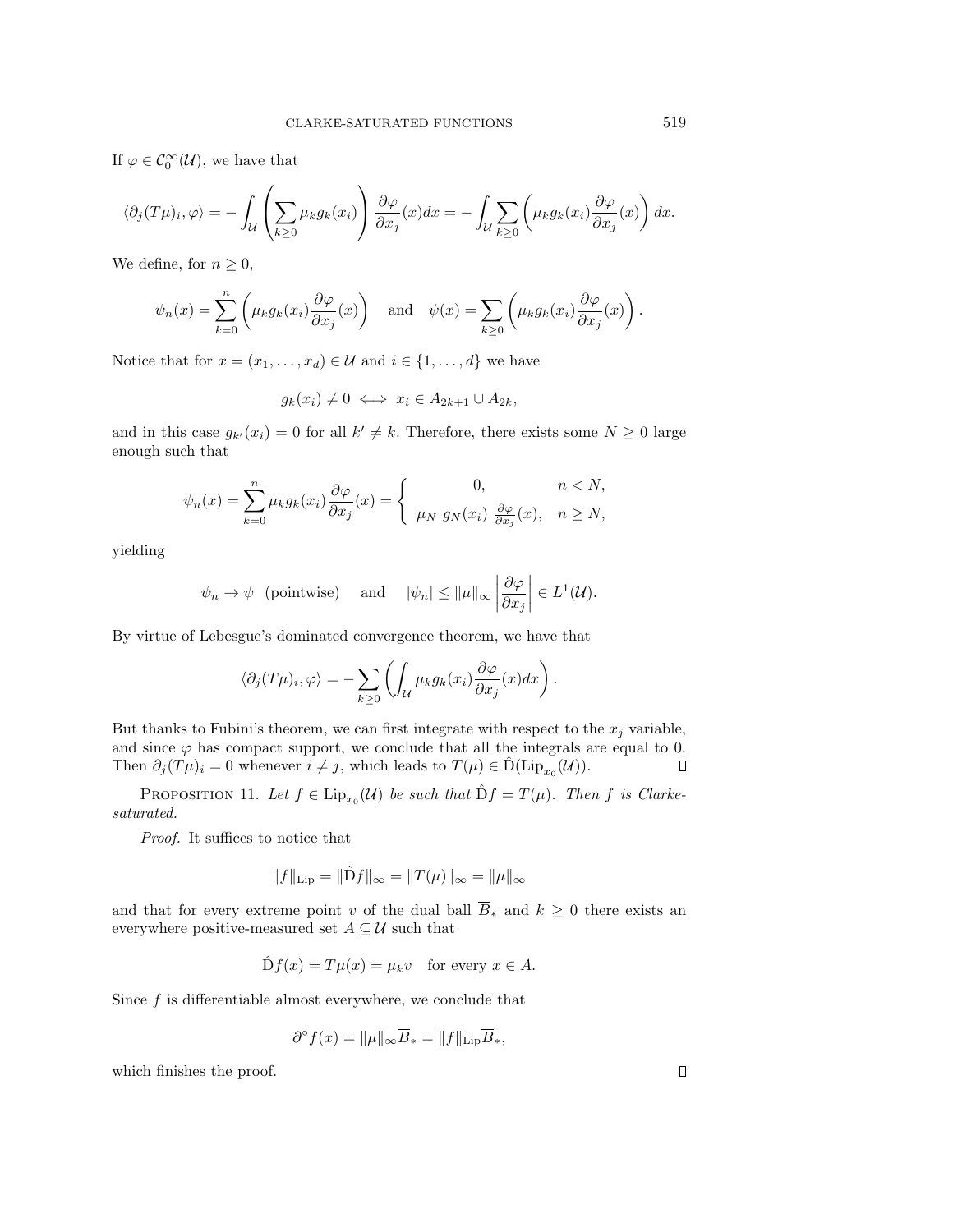We are ready to state our main result.

<span id="page-9-2"></span>THEOREM 12 (spaceability of Clarke-saturated functions). Let  $d \geq 1$  and  $\mathcal{U} \subseteq \ell_d^1$ be a nonempty open convex set. Then we have the following.

- (i) (Lineability.) The space  $\text{Lip}(\mathcal{U})$  of Lipschitz functions contains a linear subspace of Clarke-saturated functions of uncountable dimension.
- (ii) (Spaceability.) For any  $x_0 \in \mathcal{U}$ , the Banach space  $(\text{Lip}_{x_0}(\mathcal{U}), \|\cdot\|_{\text{Lip}})$  contains a (proper) linear subspace of Clarke-saturated functions isometric to  $\ell^{\infty}(\mathbb{N})$ .

In particular, if  $\mathcal{F} = \{f_k : k \in \mathbb{N}\}\$ is the family defined in [\(10\)](#page-6-0), then span $\{f_k\}$ is isometric to  $c_{00}$  while  $\overline{\text{span}}\{f_k\}$  is isometric to  $c_0(N)$  (the Banach space of null sequences).

*Proof.* Thanks to Propositions [9](#page-7-0) and [10,](#page-7-1) we deduce that  $\ell^{\infty}(\mathbb{N})$  is isometric to the subspace

$$
Z = \hat{\mathbf{D}}^{-1}(T(\ell^{\infty}(\mathbb{N})))
$$

of  $\mathrm{Lip}_{x_0}(\mathcal{U})$ . This subspace is proper (any strictly differentiable function  $h \in \mathrm{Lip}_{x_0}(\mathcal{U})\setminus\mathcal{U}$  $\{0\}$  does not belong to Z). This proves (ii), and yields directly that Clarke-saturated functions contain a linear subspace of uncountable dimension. Therefore (i) holds, since  $\text{Lip}_{x_0}(\mathcal{U})$  is a linear subspace of  $\text{Lip}(\mathcal{U})$ . Finally, an easy computation shows that if  $\mu \in c_{00}$ , then  $\hat{D}^{-1}(T(\mu)) \in \text{span}\{f_k\}$ , whence  $c_{00}$  is isometric to span $\{f_k\}$ . It follows readily by continuity that  $c_0(\mathbb{N})$  is isometric to  $\overline{\text{span}}\{f_k\}.$ Л

We conclude this work with the following straightforward consequence of Theorem [12.](#page-9-2)

COROLLARY 13. Let  $p \in \mathbb{R}^d$  and  $r > 0$ . Then, there exists  $f \in \text{Lip}(\mathcal{U})$  such that  $\partial^{\circ} f(x) = p + r \overline{B}_{*}$  for every  $x \in \mathcal{U}$ .

*Proof.* Let  $\mu \in \ell^{\infty}$  be such that  $\|\mu\|_{\infty} = r$ . Set  $h_1 = D^{-1}T\mu$  and  $h_2 = \langle p, \cdot \rangle$ . Then  $\partial^{\circ}h_1(x) = p + r\overline{B}_*$  and  $\partial^{\circ}h_2(x) = \{p\}$  for every  $x \in \mathcal{U}$ , where we used that  $h_2$ is strictly differentiable. Again thanks to that, if  $f = h_1 + h_2$  then, for every  $x \in \mathcal{U}$ ,

$$
\partial^{\circ} f(x) = \partial^{\circ} (h_1 + h_2)(x) = \partial^{\circ} h_1(x) + \partial^{\circ} h_2(x) = p + r \overline{B}_*.
$$

 $\Box$ 

The proof is complete.

## REFERENCES

- <span id="page-9-5"></span>[1] G. Araujo, L. Bernal-Gonzalez, G. Munoz-Fernandez, J. A. Prado-Bassas, and J. SEOANE-SEPULVEDA, Lineability in sequence and function spaces, Studia Math., 237 (2017), pp. 927–953.
- <span id="page-9-3"></span>[2] R. Aron, L. Bernal-Gonzalez, D. Pellegrino, and J. Seoane Sepulveda, Lineability: The Search for Linearity in Mathematics, Monogr. Res. Notes Math., CRC Press, Boca Raton, FL, 2016.
- <span id="page-9-4"></span>[3] R. ARON, V. GURARIY, AND J. SEOANE, *Lineability and spaceability of sets of functions on* R, Proc. Amer. Math. Soc., 133 (2005), pp. 795–803.
- <span id="page-9-1"></span>[4] L. BARBET, M. DAMBRINE, AND A. DANIILIDIS, The Morse–Sard theorem for Clarke critical values, Adv. Math., 242 (2013), pp. 217–227.
- [5] L. Bernal-Gonzalez and M. Ordonez-Cabrera, Lineability criteria with applications, J. Funct. Anal., 266 (2014), pp. 3997–4025.
- <span id="page-9-6"></span>[6] L. Bernal-Gonzalez, D. Pellegrino, and J. Seoane-Sepulveda, Linear subsets of nonlinear sets in topological vector spaces, Bull. Amer. Math. Soc. (N.S.), 51 (2014), pp. 71–130.
- <span id="page-9-0"></span>[7] J. BOLTE, A. DANIILIDIS, A. S. LEWIS, AND M. SHIOTA, Clarke subgradients of stratifiable functions, SIAM J. Optim., 18 (2007), pp. 556–572.